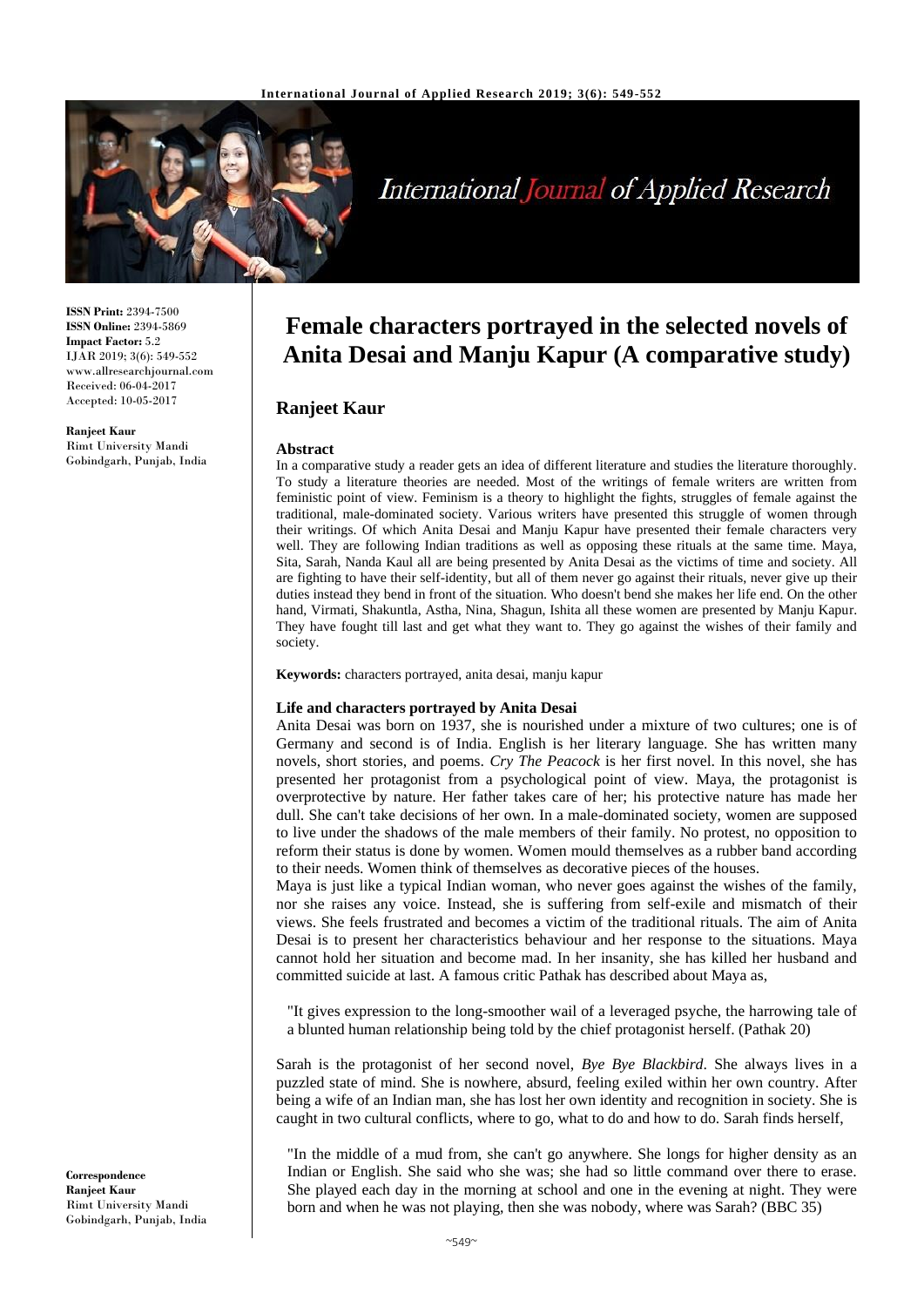Like all Indian women, Sarah never opposes her family. In spite of her English blood, she has neither opposed the situations, nor made any protest against the domination of her husband Adit and her in-laws family. She compromises to the situation and accepts the reality. Leaving behind her English self, Sarah becomes a meek spectator of the time. Sita is ambitious and struggling to gain her identity in *Where shall We Go This Summer*. Just like Maya, Sita is feeling self-exiled within her own family. Sita wants to abandon the hypocrite life of middle-class society of Bombay. She is a mother of four children and the fifth is going to be born. She doesn't want to give birth to this fifth child. For this, she decides to go to an isolated place Manori,

"She saw that Iceland illusion as a refuge, a protection. It would hold her baby safely unborn magic. Then there would be the sea-it would wash her frenzy out of her, drown it. Perhaps the tides would lull the children, too, into smoother, softer beings. The grove of trees would shade them and portal them."(WTS 91)

She thinks that this magic Iceland of Manori can release her all tensions and worries. But her all efforts go in vain. There is no magic left at Manori which can behold her unborn child and gives Sita comfort. In spite of having any help from Manori, She gains a new approach to life. She regains her past memories, lives through them and realizes that she can't resist the situation; she cannot live without her family and husband. She realizes the importance of family and finally decides to go back with Raman instead of her cold response. She understands that she has to fulfil all the responsibilities whether she likes it or not.

Nanda Kaul, the deserted character of *Fire On The Mountain* is presented by Anita Desai. She has suffered throughout her life because her husband has an extramarital affair with Miss David, and never loves her. These feelings of detachment and deceive always haunts Nanda, and it makes her sick. Throughout her life she has played a role of a perfect wife, a mother and a good organizer. She is always making arrangements for the parties and well dresses in silk, pearls and emeralds. But all this is just a show to the society. She lives a lonely life even in the company of her children. She wants retirement from all the burdens of family and cries in pain,

"Discharge me; I want discharge from all my duties. Discharge, discharge (FOM)

Nanda chooses an isolated life intentionally and wants nobody to come to her place. She wants complete isolation and peace. After the death of her husband, she goes to Carginano and lives there alone,

"She had been so glad when it was over. She had been glad to leave it all behind, in the plains, like great, heavy, difficult book that she had read through and was not required to read again."(FOM 29-30)

Her friend Illa Das comes at Carginano to meet her and her granddaughter Raka. When she goes back Illa Das is brutally raped and killed by Preet Singh, a villager. This news breaks her completely and she suffers a stroke and dies at once.

#### **Life and characters portrayed by Manju Kapur**

Manju Kapur was born on 1948. She has devoted her life to writings and has written five novels, four poems, and short stories. Manju Kapur has presented her characters from a new perspective. All of her female characters are very bold and courageous. These women fight against the traditional, male-dominated society and gain their own identity. Women are modern, bold and very ambitious.

Dora Sales Salvador gives her views on *Difficult Daughters*  that,

"Kapur emphasis the effort made at that time by numerous women who, which demanding equal opportunities, equal access to education and life opportunities going beyond convention were a visible force in the non-violent resistance to the British." (Sales 361)

Virmati in *Difficult Daughters* becomes the difficult daughter of her parents. She goes against the wishes of her family and rejects to marry Inderjeet, a boy chosen by her family. Virmati falls in love with Harish, a married man. Their relationship develops and she gets pregnant before marriage. Somehow she manages to abort the child with the help of her friend.

She wants to go for higher studies. She always follows her cousin Shakuntla who is living in Lahore. She attempts suicide but fails and is saved by her grandfather's servants. She discloses the reason behind her attempt of suicide that she wants to get higher studies. But in reality, she doesn't want to marry Inderjeet.

The family of Virmati has tried their best to control Virmati but of no avail. Virmati goes to Lahore for doing BT. Again Harish comes there, and they start meeting again. She gets a job of a principal but fired from the job after knowing about her illicit relationship. Virmati decides to join Nari Niketan. She is on the way to Nari Niketan; again she meets with Harish through a common friend. This friend has managed for their marriage and both go back to Amritsar after getting married. Virmati has given another shock to her family. Her family abandons her forever.

Virmati gets her love at last, but she has to pay a heavy price for this. Throughout her life, she fights to have her desires fulfilled. Her family doesn't allow her to come into the house. At last, when the city is attacked by the agitated mob, people take shelter in the shrine to save their lives. There she meets with her mother and finally gets some satisfaction at last.

*A Married Woman,* This novel of Manju Kapur has blasted the Indian culture by its approach to gay relationship. Astha, the protagonist is having a relationship with her female friend Pipeelika. This has created much sensation in society and has changed the viewpoint of critics.

Astha, the wife of Hemant (a beaurocrate), mother of two children, is leading a very luxurious and peaceful life. Before marriage, she has developed an interest in two boys, but that doesn't go so long. After getting married, she enjoys a luxurious life but feels bored at home. To avoid her boredom she starts teaching in a school. A theatre group comes in the school; Aijaz is the leader of the group. Astha gets attracted to Aijaz and feels the sensation when he touches her on her knee. Soon this attraction comes to an end. Theatre group goes away after completing its work. After some days Hemant reads in a newspaper that a theatre group in a van is burnt alive by an agitated mob. Aijaz is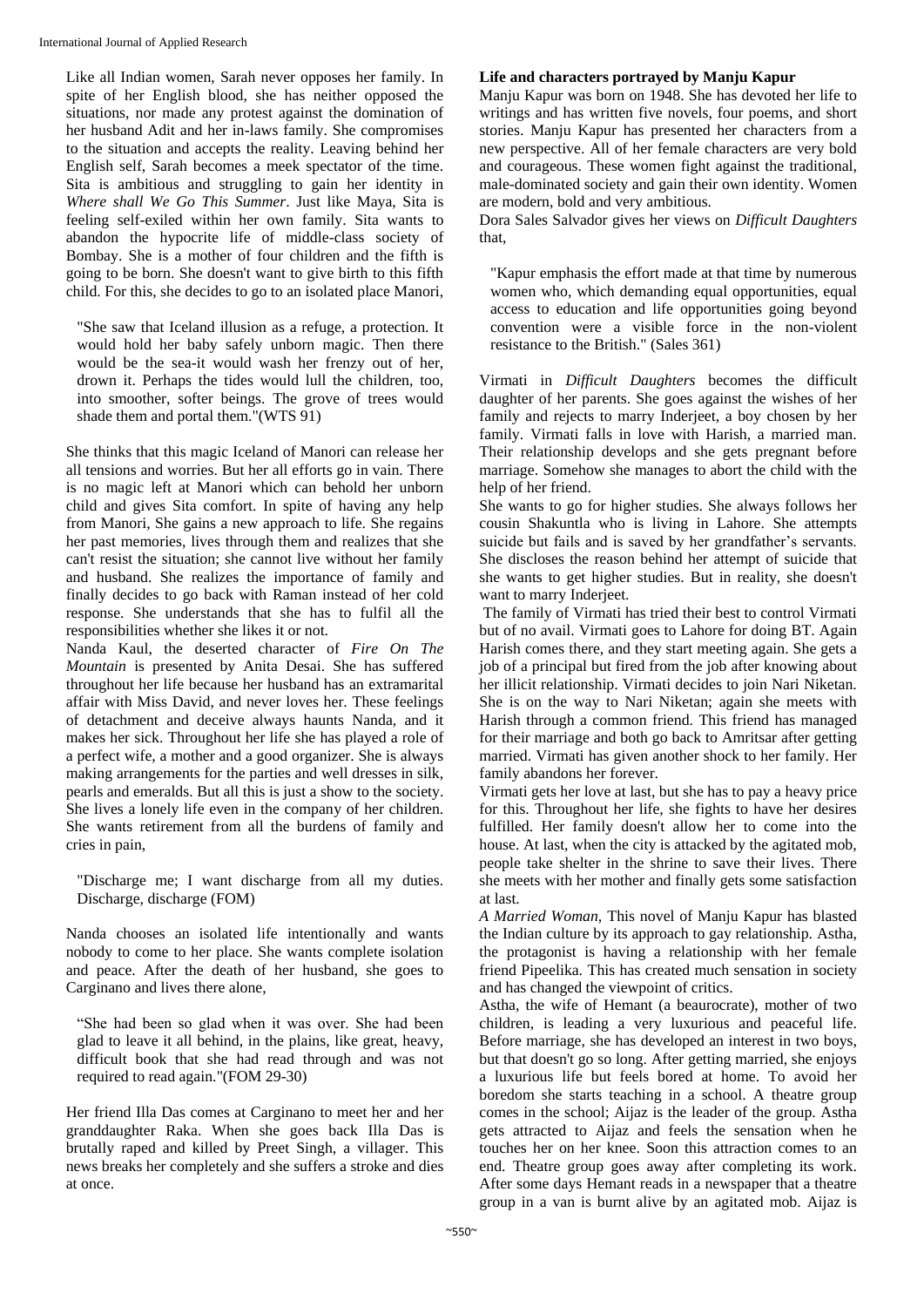also in that van. Astha gets a big shock. Astha makes her busy in household works and in school works. Astha wants love and time from Hemant, but he is too busy in his business.

Astha meets Pipeelika, another theatre artist. She comes to know about her identity that Pipee is the widow of Aijaz. Astha indulges in a gay relationship with Pipee. She ignores her family after Pipee. Everyone get a shock when their gay relationship discloses. Both go to Ekta Yatra from Kashmir to Kanayakumari just to be with each other. There Astha finds out Pipee's other gay relationships. This has given another shock to Astha, she feels cheated. She asks about this to Pipee. After some days Astha gets a news that Pipee is leaving for abroad. On the other hand, Hemant gets heart attack. Astha has to support and take care of her husband now. Her mother-in-law asks Astha to be with Hemant all the time. The doctor also suggests family members that Hemant should be given a peaceful life and advises them not to give him any shocking news.

After Pipee's going to abroad, Astha too realizes that she is doing wrong and she should have come back to her family and should take care of them now. This proverb comes true in Astha's life that East or West Home is the best.

Nina, the immigrant of *The Immigrants*, highlights the problems of cultural conflict, racial discrimination and male domination even in abroad. Nina is over thirty when she gets married to Anand, an NRI of Canada. He is a practicing dentist there. Alka, sister of Anand has chosen Nina for her brother. The marriage takes place in an Aryan Samaj Mandir and the registration of marriage takes place at Alka's house. On her first night when Nina is waiting for Andy (Anand), she comes to know about Anand's physical weakness. After some days both of them go to Canada. Nina is very new to the western culture. She takes time while adjusting, but she has changed herself according to the needs. Anand gets busy in his clinic and Nina feels alone at home. She feels isolated, feels nostalgic and wants to go back,

"She longed to breathe the foul air, longed to sit in a scooter, rickshaw and have every bone in her body jolted."(The immigrants 179).

To get rid of this isolation she joins a job of the library, now she needs a relevant degree. She takes admission in a library course and meets Anton, a British guy there. Nina longs for the love of Anand and her sexual needs remain unfulfilled. She also gets attracted towards Anton, and involves in a physical relationship with Anton. At first, Nina feels relaxed and happy, but this affectation comes to an end brutally when Nina is raped by Anton on the last day of their summer trip. It breaks Nina.

Nina's mother dies. She has to go back to India. There she shares everything with her best friend, and comes to realize her mistake and thinks of not repeating it again. She comes back to Canada. She finds Anand's relation with Mandy and decides to break her marriage. She starts living alone at last. Shagun and Ishita are the protagonists of *Custody*. Both females suffer due to their divorce and deals with legal proceedings. Shagun suffers due to her infidelity and Ishita suffers due to her infertility.

Shagun being a mother of two children falls in an illicit relation with Ashok Khanna (Boss of Raman, her husband). Shagun is the wife of Raman. Her over ambitious nature, extra modern thoughts makes her a deceiver. She leaves her

husband and children. Shagun fills a divorce case and starts living with Ashok. After fourteen years of court proceedings Shagun gets custody of Arjun and Raman gets custody of Ruhi.

On the other hand, Ishita, the second protagonist of Custody, gets a divorce due to her physical inability of not being a mother. Suryakanta (husband of Ishita) has left Ishita because she can't be a mother. Her in-laws family also abandons her. Ishita doesn't want to give divorce, but she is forcibly divorced. Ishita's maternal house is in the same locality of Raman's. There she meets with Ruhi and develops a motherly affection towards Ruhi. Ishita wants to adopt Ruhi. They often meet, Raman and his family members also like Ishita. Raman gets attracted towards Ishita and both get married. The marriage takes place even before Raman's divorce from Shagun. Suddenly Ishita being a divorcee and a childless becomes a mother, a wife and a daughter-in-law of a huge family. She is living a happy family life with Raman and Ruhi.

Anita Desai and Manju Kapur have portrayed a different types of female characters in their writings. Anita Desai has portrayed her protagonist from a psychological point of view. Maya and Sita are suffering from isolation and struggling to gain their identity within the sphere of their own houses. Maya's over depended nature become the reason of her drastic end. Sita's obsession with love, want of parental affectation makes her absurd from the harsh realities of life. She has left her family, but in isolation, she has gained a new approach to life and comes back to her family. Sarah, being an English by birth doesn't go against the wishes of her family. Sarah has lost her individuality and her English identity just to maintain peace in the family and she tries her best for the success of her marriage. Nanda Kaul throughout her life suffers isolation and negative attitude of her husband due to his extramarital affair with Miss David. She lives in despair. After the death of her husband she feels relieved from all the worries and of being a decorative piece. She goes to Carginano and lives there alone till her death.

On the other side, Manju Kapur has presented a new type of woman who is bold, extra modern in her ways, courageous, and a fighter kind of. Virmati in Difficult Daughters fights to get higher education and her illicit love. For this, she is abundant by her parents but she doesn't care about it. She achieves what she wants. Other character Astha creates a sensation with her gay relationship with Pipeelika. In spite of a loving family, her two children and her husband Hemant, she goes outside and breaks the traditional rituals. Her morality declines. But after sometime when she finds Pipee having a gay relationship with other also, Astha realises her mistake, and comes back to her family. Nina, being an Indian traditional lady is married to an NRI. She has to go to Canada and she is forced to change her ways of eating and also accepts the western culture. She feels alone because Anand is not physically fit, Nina's sexual needs remain unfulfilled. To get rid of her isolation she goes outside and develops a relationship with Anton. She feels good at first but forcibly raped without her consent at the last of their trip. Somehow she realises her mistake and mends her ways. But she fined Andy's physical relationship with Mandy and decides to break her marriage. She has left the house and goes somewhere else to live alone. Shagun and Ishita are the protagonists of Custody. Both of the woman are representing modern society. Shagun is very